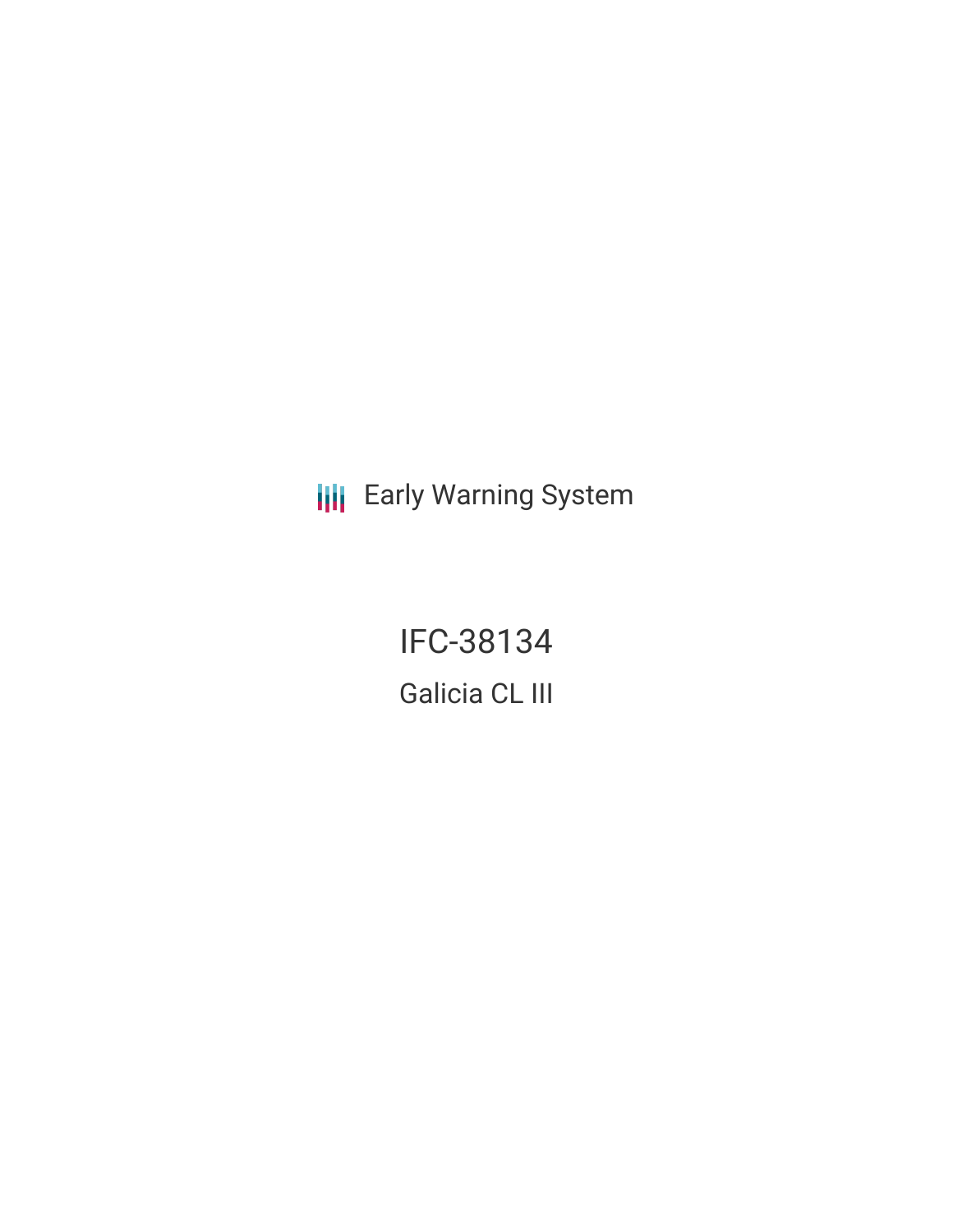# **Quick Facts**

₩

| <b>Countries</b>               | Argentina                               |
|--------------------------------|-----------------------------------------|
| <b>Financial Institutions</b>  | International Finance Corporation (IFC) |
| <b>Status</b>                  | Approved                                |
| <b>Bank Risk Rating</b>        | FI                                      |
| <b>Voting Date</b>             | 2016-05-16                              |
| <b>Borrower</b>                | BANCO DE GALICIA Y BUENOS AIRES S.A.    |
| <b>Sectors</b>                 | Energy, Finance                         |
| <b>Investment Type(s)</b>      | Loan                                    |
| <b>Investment Amount (USD)</b> | \$130.00 million                        |
| <b>Project Cost (USD)</b>      | \$130.00 million                        |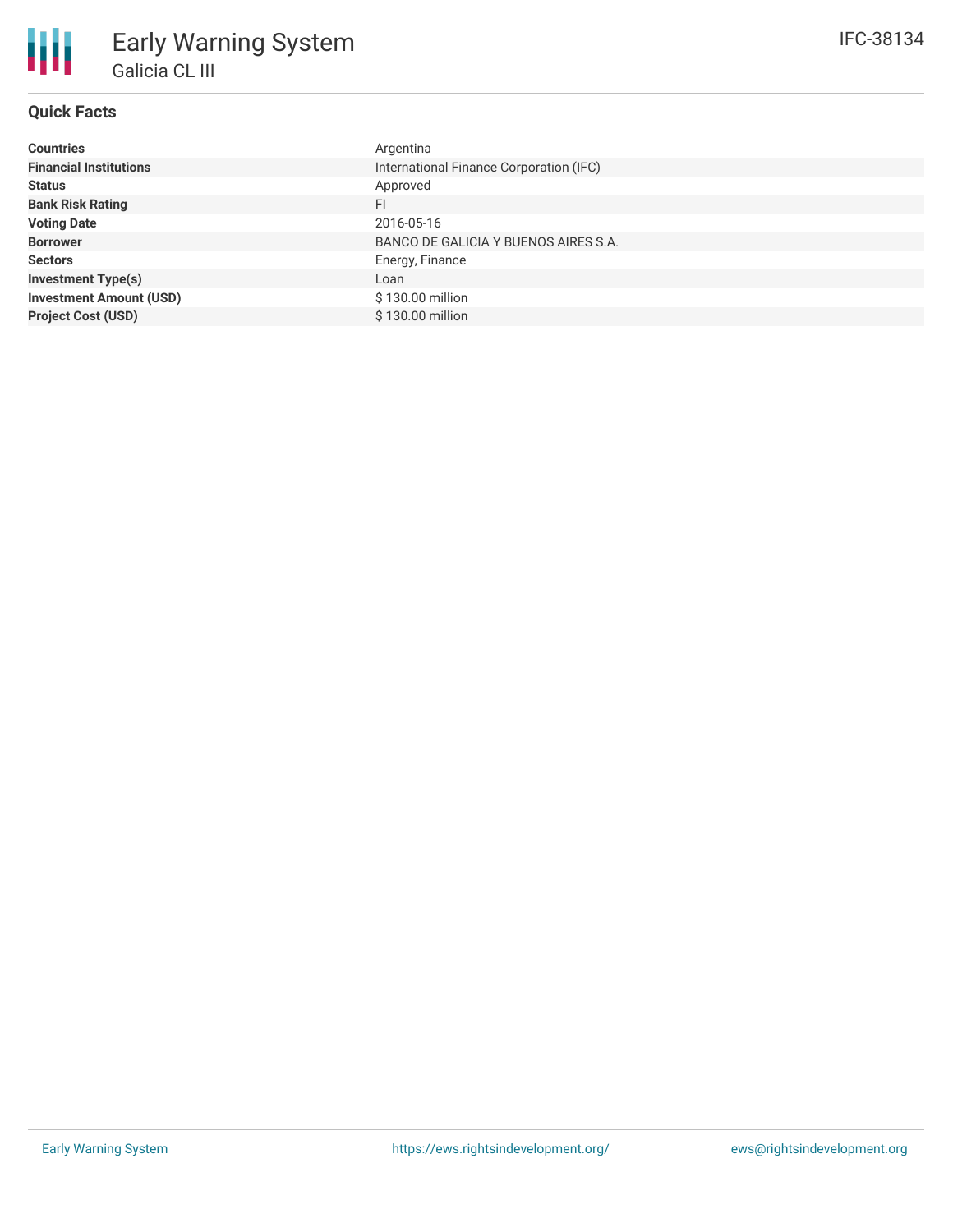

## **Project Description**

The proposed project consists of a loan to Banco Galicia (the "Bank") to be structured in two tranches: (a) a 5-year tranche to on lend to small and medium enterprises ("SMEs"); and (b) a 7-year tranche to on lend to sustainable energy finance ("SEF") projects in Argentina.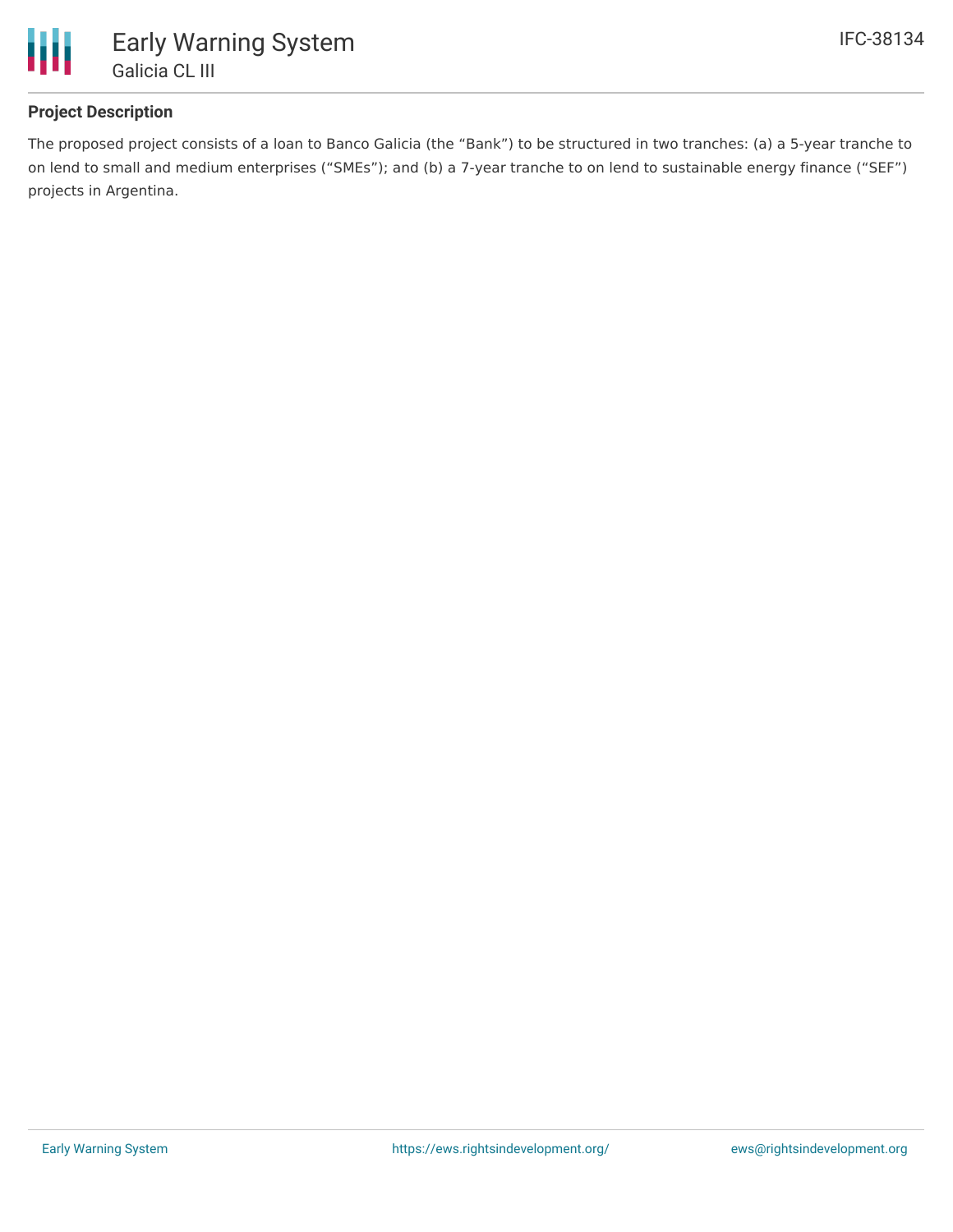#### **Investment Description**

• International Finance Corporation (IFC)

Banco Galicia was founded in 1905 and is one of the largest private banks in Argentina. Banco Galicia is wholly owned by Grupo Financiero Galicia S.A. (the "Group"), one of Argentina's main financial services conglomerates. The Group is controlled by the Escasany, Ayerza and Braun families, which hold directly and indirectly 30.6 % of the Group's shares (corresponding to 62.8% of the total voting rights). In addition, following the re-nationalization of pension funds in 2008, the Argentine government holds a 20.3% of the Group's shares through the ANSES (Social Security Administration), and the remaining 49.1 % of the shares is listed on the Buenos Aires Stock Exchange and in the NASDAQ.

#### **Financial Intermediary**

Financial Intermediary: A commercial bank or financial institution that receives funds from a development bank. A financial intermediary then lends these funds to their clients (private actors) in the form of loans, bonds, guarantees and equity shares. Financial intermediaries include insurance, pension and equity funds. The direct financial relationship is between the development bank and the financial intermediary.

• Banco de Galicia y [Buenos](file:///actor/632/) Aires S.A. (Financial Intermediary)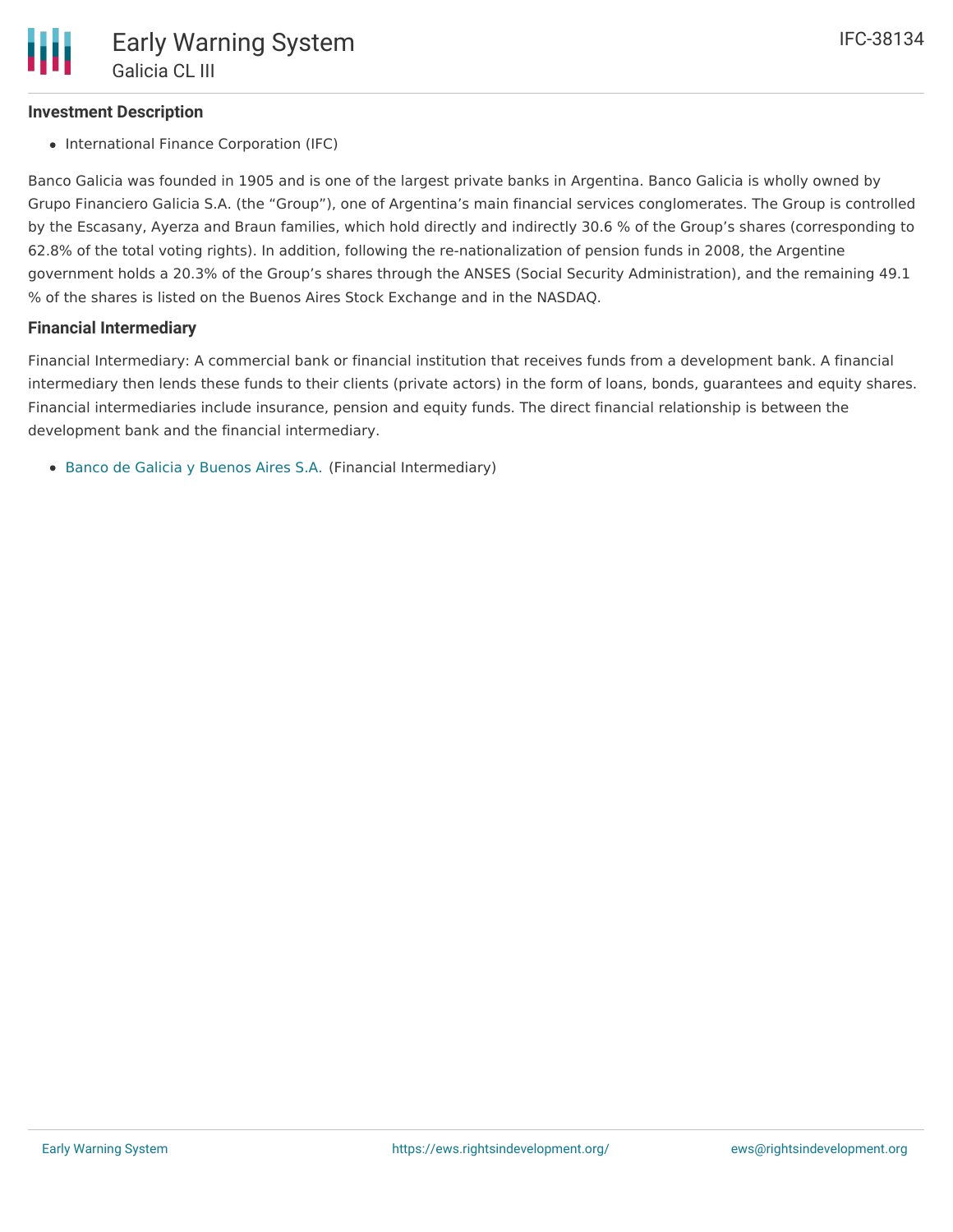

### **Private Actors Description**

Banco Galicia was founded in 1905 and is one of the largest private banks in Argentina. Banco Galicia is wholly owned by Grupo Financiero Galicia S.A. (the "Group"), one of Argentina's main financial services conglomerates. The Group is controlled by the Escasany, Ayerza and Braun families, which hold directly and indirectly 30.6 % of the Group's shares (corresponding to 62.8% of the total voting rights). In addition, following the re-nationalization of pension funds in 2008, the Argentine government holds a 20.3% of the Group's shares through the ANSES (Social Security Administration), and the remaining 49.1 % of the shares is listed on the Buenos Aires Stock Exchange and in the NASDAQ.